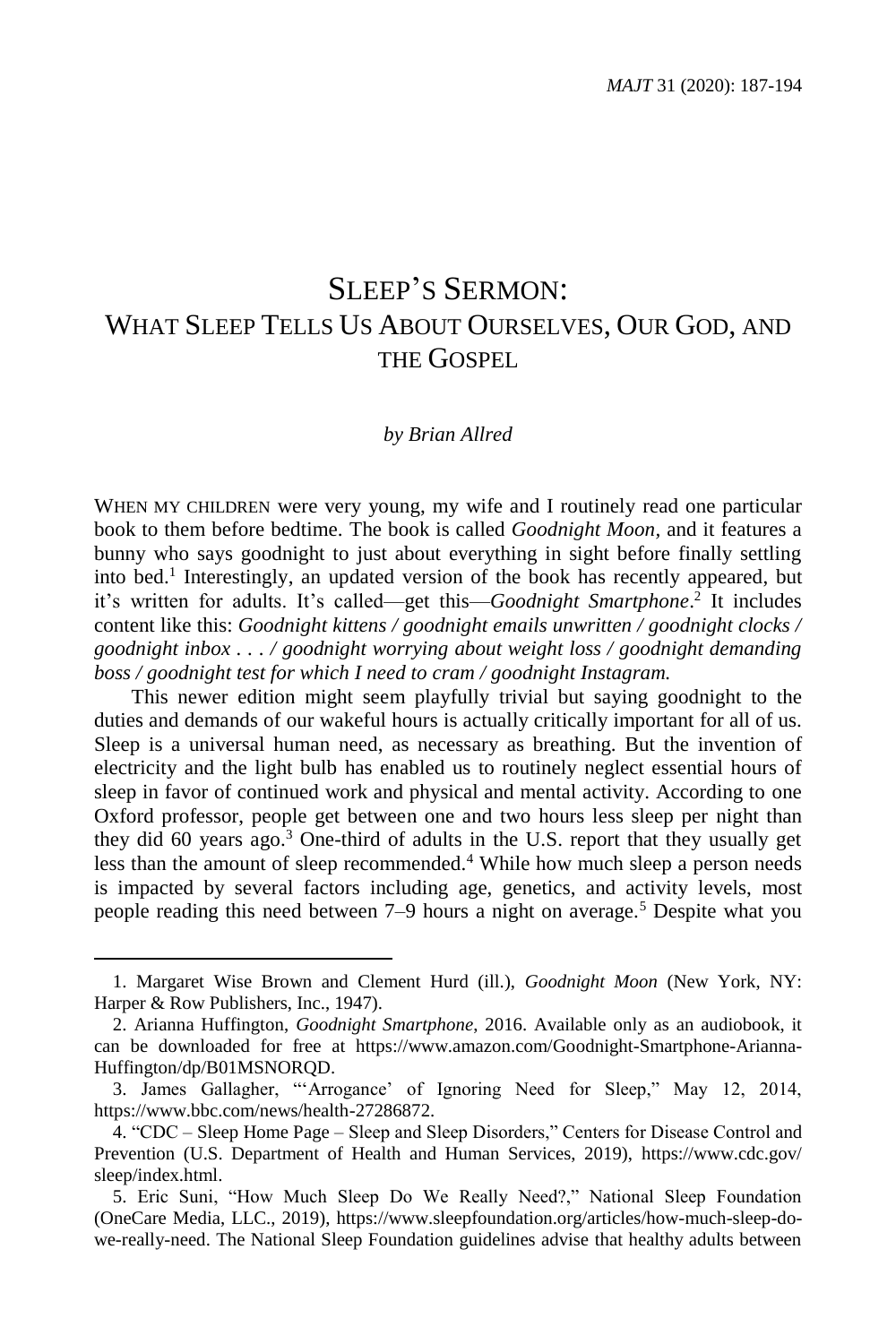might want to tell yourself, it is unlikely that you belong to the group of people who are not negatively affected by regularly getting less. And despite what you also might want to tell yourself, consuming caffeine cannot adequately compensate for lack of quality sleep.

But should any of this concern Christians particularly? Well, consider that we spend a good deal of life sleeping, and the quality of that sleep—or lack of it significantly impacts our waking hours that are to be lived in service to the Lord. One pediatric sleep doctor insists: "There's nothing in our daily lives that isn't negatively affected by sleep deprivation, and no one is immune to sleep deprivation's negative effects."<sup>6</sup> Fair enough, but isn't this topic more appropriately addressed in a physician's office than in a theological journal? The answer to that question is no. And the reason the answer is no is because sleep is God's idea. God could have fashioned us in such a way that we didn't require sleep, but he didn't. Why? Why did God design us to spend one-third of our existence in an unconscious state, unproductive, and virtually dead to the world?

Admittedly, there is mystery that surrounds sleep, but the Bible is not silent on the topic. We read that the Lord caused a deep sleep to fall upon Adam in the Garden of Eden (notably this occurs *before* the fall<sup>7</sup>), during which time the Lord removed one of Adam's ribs and fashioned from it a woman (Gen. 2:21–22). Sleep plays a role in God declaring his covenant promises to Abram (Gen. 15:12–21) and Jacob (Gen. 28:11–17). The stories of Samson, Elijah, and Jonah include important references to sleep as they unfold. We learn that Jesus slept (Mark 4:38), as did his disciples (though at a time they should have remained awake, Matt. 26:40). Sleep is mentioned on numerous occasions in the Psalms. In Psalm 3:1–5, David declares:

O Lord, how many are my foes! Many are rising against me; many are saying of my soul, "There is no salvation for him in God." But you, O Lord, are a shield about me, my glory, and the lifter of my head. I cried aloud to the Lord, and he answered me from his holy hill. I lay down and slept; I woke again, for the Lord sustained me.

In Psalm 4:8, David asserts: "In peace I will both lie down and sleep; for you alone, O Lord, make me dwell in safety." We read in Psalm 127:2: "It is in vain that you rise up early and go late to rest, eating the bread of anxious toil; for he gives to his beloved sleep."

Through the occasional references to sleep in the Scriptures, we can derive some key insights for developing a biblical perspective about sleep. We also discover that

<sup>18–64</sup> years old get 7–9 hours of sleep per 24 hours, with children and teens needing even more. The recommended amount for pre-school children between 3–5 years old is 10–13 hours, 9–11 hours for school-aged children between 6–13 years old, and 8–10 hours for teens between 14 and 17.

<sup>6.</sup> Whitney Roban, "Your Employees Are Exhausted, and Here's Why," Thrive Global, December 4, 2016, https://thriveglobal.com/stories/your-employees-are-exhausted-and-here-swhy/.

<sup>7.</sup> This implies that sleep is not something we experience as a result of the fall.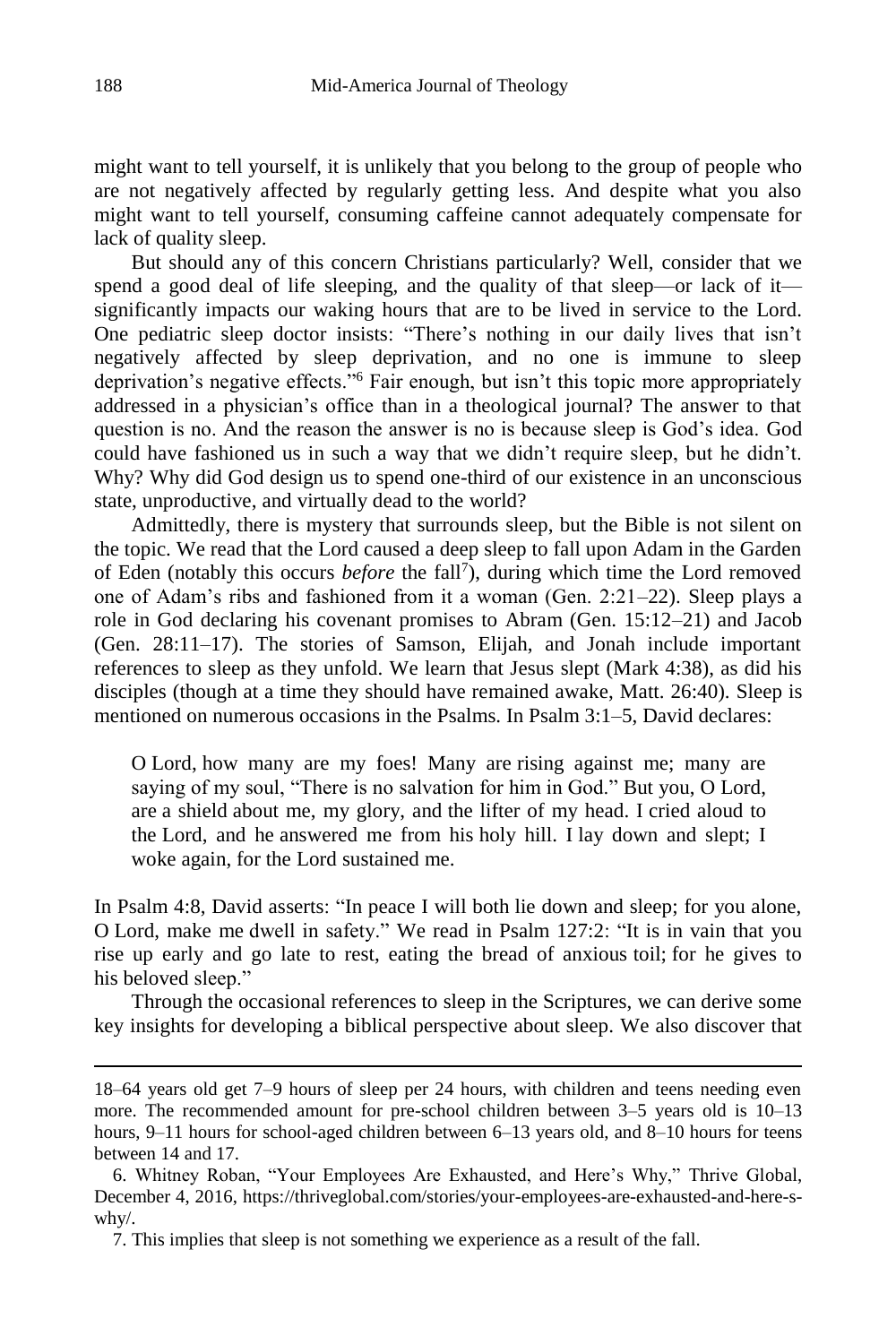*sleep preaches a message that we would be wise to hear because it teaches us important things about ourselves, our God, and the gospel.* Whether our current sleep patterns are healthy or not, $8$  we all need to hear sleep's sermon and the truths that sleep summons us to embrace. We'll consider three (and I'll try not to put you to sleep).

### Sleep Is a Summons to Humble Ourselves

Sleep is a summons to humble ourselves by confronting us with the fact that *we are limited*. Our need for sleep reminds us of our creaturely limitations and weaknesses daily and calls us to embrace the fact that we are human, not superhuman. As finite creatures, we can only resist the requirement of sleep for so long. But while we can't escape the need for sleep altogether, we can, and often do resist this summons to humble ourselves by reducing the length of time we regularly give to sleep. Indeed, we can endure reductions in the duration of our sleep for fairly long stretches—not just days, but weeks, months, and even years. But—and this is important—we can't do that without suffering an assortment of negative consequences associated with chronic sleep deprivation. Research has shown that reduced sleep duration is linked to 7 of the 15 leading causes of death in the U.S., namely cardiovascular disease, cancer, strokes, accidents, diabetes, septicemia, and high blood pressure.<sup>9</sup>

In fact, lack of sleep has been shown to increase the overall risk of premature mortality. A recent review of various surveys concluded that individuals who slept for less than six hours each night had a tenfold greater risk of premature mortality than those who obtained 7 to 9 hours of sleep.<sup>10</sup> In addition, sleep loss can adversely affect components of the immune system critical to resisting pathogens and has been shown to predict increased susceptibility to upper respiratory tract infections.<sup>11</sup> And since sleep plays a pivotal role in metabolism, sufficient sleep is vital for

<sup>8.</sup> Given the importance of sleep and the negative impact sleep deprivation can have, establishing healthy sleep patterns is a worthy and warranted consideration. For helpful suggestions, see "Healthy Sleep Habits and Good Sleep Hygiene," Sleep Education (American Academy of Sleep Medicine, February 9, 2017), http://sleepeducation.org/essentials-insleep/healthy-sleep-habits. Steps to improve the quality of sleep can include: keeping a consistent sleep schedule, getting to bed early enough for adequate sleep, establishing a bedtime routine, turning off electrical devices at least 30 minutes before bedtime, not eating large meals or consuming caffeine late in the evening, and engaging in physical activity during the day. For some people, poor sleep quality is connected to biological factors, such as sleep apnea. Those experiencing prolonged trouble related to quality sleep should see a doctor. It should also be acknowledged that it is possible to sleep too much. When this is the result of apathy and laziness, confession and repentance are in order. However, too much sleep may also be an indicator of underlying physical or psychological health problems (for example, depression) and may warrant a visit to a health professional.

<sup>9.</sup> Vijay Chattu et al., "The Global Problem of Insufficient Sleep and Its Serious Public Health Implications," *Healthcare* 7, no. 1 (December 20, 2018), https://www.ncbi.nlm .nih.gov/pmc/articles/PMC6473877/.

<sup>10.</sup> Ibid.

<sup>11.</sup> Ibid.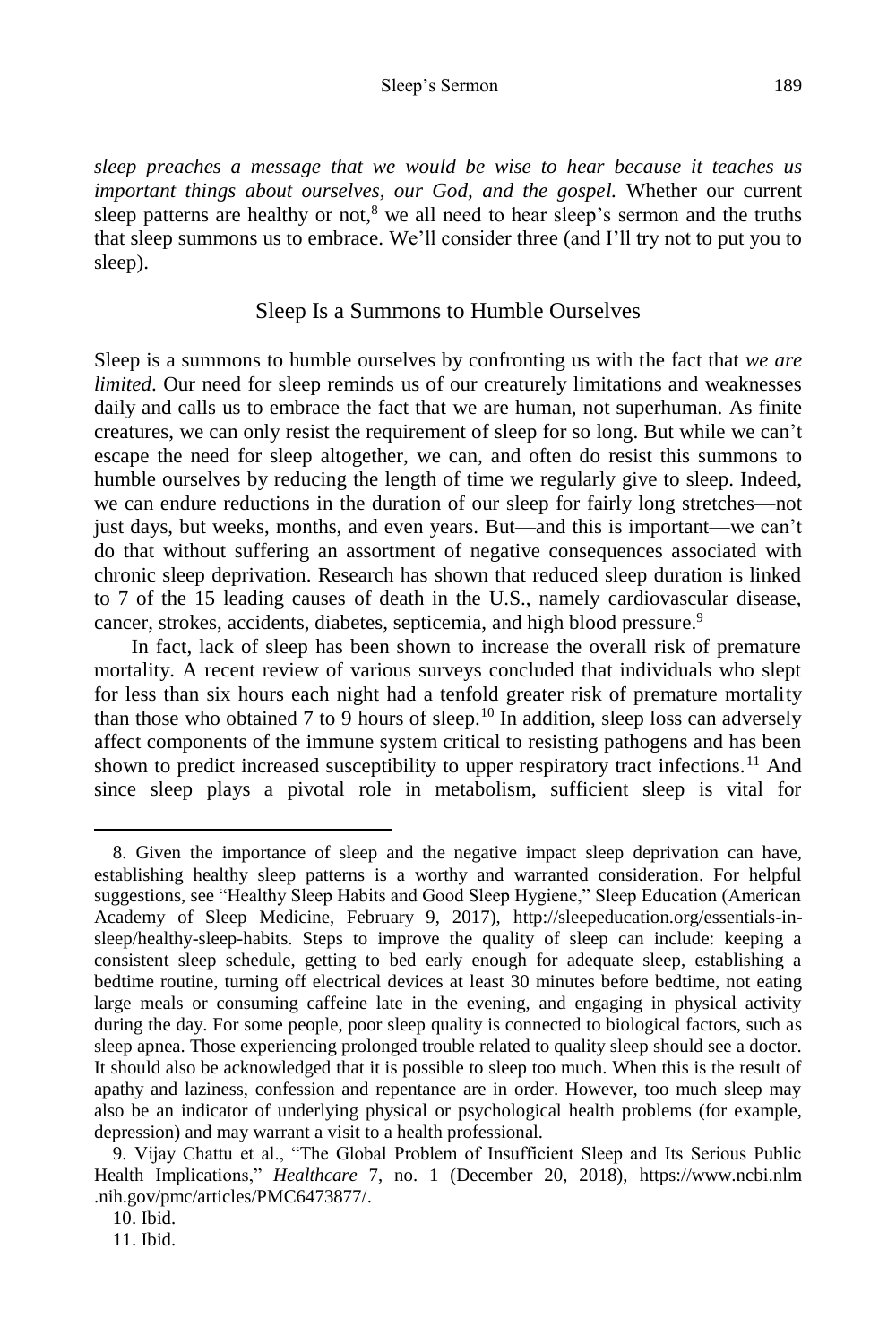maintaining a healthy weight. Various studies have shown links between insufficient sleep and obesity, likely due to the body's demand for increased caloric intake in attempts to sustain additional wakefulness.<sup>12</sup>

The adverse effects of sleep loss are not only physical but psychological as well. Reduced sleep is linked to problems related to mood, including depression, anxiety, and irritability.<sup>13</sup> There is evidence that insufficient sleep impairs cognitive processes such as reasoning, planning, and problem-solving.<sup>14</sup> The National Sleep Foundation claims that the cognitive impairments on driving from being awake for twenty-four hours straight are comparable to those produced by alcohol intoxication.<sup>15</sup> Not surprisingly, a number of studies have shown that inadequate sleep increases the likelihood of daytime accidents and critical mistakes in the workplace.<sup>16</sup>

We must not be deceived into thinking that God will supernaturally override these negative consequences if our habitual neglect of sleep is done in service to him. He doesn't.<sup>17</sup> Why would he? If we're honest, pride and arrogance often fuel, at least in part, our disregard for sleep, and God opposes the proud. <sup>18</sup> Far from God overriding negative consequences, those who routinely neglect sleep will likely suffer spiritual consequences in addition to the physical and psychological ones. Common experience teaches us that it's far more difficult to resist temptation, exercise loving patience, and control our anger when we're short on sleep. This has lead D. A. Carson to conclude:

Sometimes the godliest thing you can do in the universe is get a good night's sleep—not pray all night, but sleep. I'm certainly not denying that there may be a place for praying all night; I'm merely insisting that in the normal course of things, spiritual discipline obligates you to get the sleep your body needs.<sup>19</sup>

<sup>12.</sup> Ibid.

<sup>13.</sup> Ibid.

<sup>14.</sup> Ibid.

<sup>15.</sup> "Driving While Drowsy Can Be As Dangerous as Driving While Drunk – National Sleep Foundation," National Sleep Foundation (OneCare Media, 2019), https://www.sleepfoundation.org/articles/drowsy-driving-vs-drunk-driving-how-similar-arethey.

<sup>16.</sup> Vijay Chattu et al., "The Global Problem of Insufficient Sleep and Its Serious Implications," *Healthcare* 7, no. 1 (December 20, 2018), https://www.ncbi.nlm.nih.gov/pmc/ articles/PMC6473877/.

<sup>17.</sup> This is not to deny that he could, only that he ordinarily doesn't.

<sup>18.</sup> Proverbs 29:23; James 4:6; 1 Peter 5:5.

<sup>19.</sup> D.A. Carson, *Scandalous: The Cross and Resurrection of Jesus* (Wheaton, IL: Crossway Books, 2010), 147. On the flip side, when we get the sleep we need, common experience teaches us that our strength and resolve to walk with God, serve others, and advance the kingdom for another day are renewed with increased vigor. Furthermore, with adequate sleep, the mind is often cleared so we can make better decisions, validating the wisdom of the request to "let me sleep on it."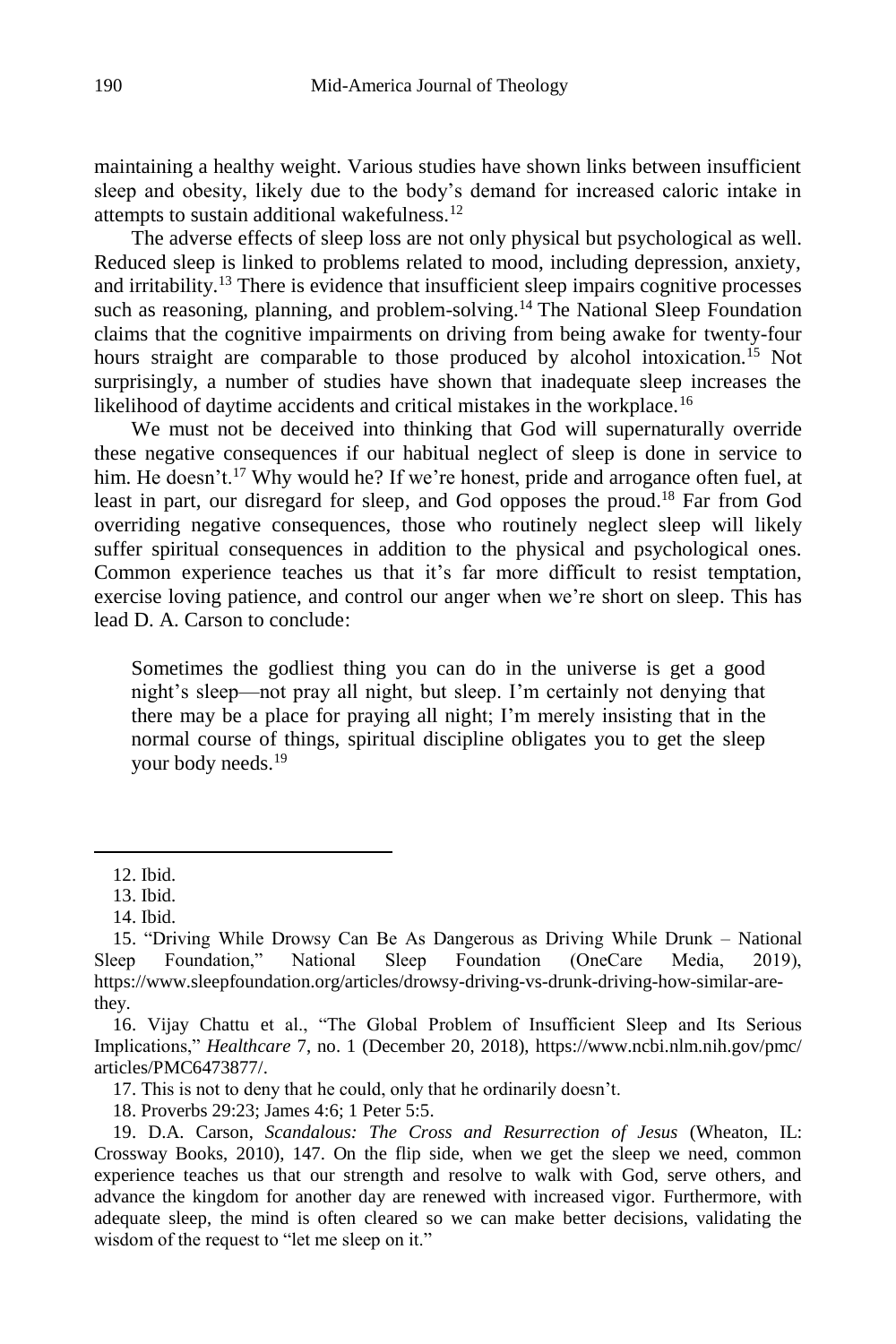Sleep reminds us that we have limits, and it summons us to humble ourselves daily by embracing those limits. But additionally, sleep is a summons to humble ourselves by embracing the fact that *we are dependent.* We cannot get the sleep we need by a mere act of the will. Every insomniac knows this all too well. Like every other need we have, sleep is provided as a gift of God. The psalmist acknowledges this in Psalm 127:2: "he gives to his beloved sleep." Commenting on this verse, Charles Spurgeon remarked: "We think that we lay our heads upon our pillows, and compose our bodies in a peaceful posture, and that, therefore, we naturally and necessarily sleep. But it is not so. Sleep is the gift of God."<sup>20</sup>

But sleep confronts us with our dependence not just for sleep itself but for provision more broadly. We are unable to use every hour of *any day*, let alone every hour of *every day*, in an effort to gather all we need to survive. I cannot keep my affairs in order, my possessions secure, or my loved ones safe while I'm idle and oblivious to the world for about eight hours every day. I have to depend on God for that. With this in mind, we should consider the possibility that neglect of sleep may not only be an indicator of pride and arrogance—it may also indicate an underlying fear born out of functional atheism that we only have ourselves to depend upon.

A third way sleep summons us to humble ourselves is by reminding us that *we are expendable*. The sun rises, the sun sets, and the world keeps spinning without our help. God doesn't need us to keep things running or to carry out his purposes for the universe. So, sleep preaches a sermon that summons us to humble ourselves by confronting us with the truth that we are limited, dependent, and expendable. Indeed, we're creatures, not the Creator. Perhaps Charles Spurgeon summed it up best by saying: "God gave us sleep to remind us we're not him."<sup>21</sup> In fact, sleep's summons to humble ourselves should lead us to fix our gaze on him who is our Creator.

#### Sleep Is a Summons to Honor the Lord

While sleep confronts us with our creaturely limits, dependence, and expendability, it is designed to direct us to the God who is unlimited and never grows weary or sleeps. As Psalm 121:4 declares: "Behold, he who keeps Israel will neither slumber nor sleep." The Psalm goes on in verses 5–6 to reinforce the truth that this God is the Keeper of sleepers: "The LORD is your keeper; the LORD is your shade at your right hand. The sun shall not strike you by day, nor the moon by night." This echoes what David says in Psalm 3:5: "I lay down and slept; I woke again, for the LORD sustained me." In part, God's covenant faithfulness is manifested by his keeping watch over and sustaining the sleeping creatures he has made. So, rather than neglecting needed sleep out of a pride and arrogance that boasts of our own strength and ability, sleep

<sup>20.</sup> Charles Spurgeon, "The Peculiar Sleep of the Beloved," The Spurgeon Center and Midwestern Baptist Theological Seminary (New Park Street Pulpit Volume 1, March 4, 1885), https://www.spurgeon.org/resource-library/sermons/the-peculiar-sleep-of-the-beloved-2/#flipbook/.

<sup>21.</sup> Quoted in J. R. Briggs and Bob Hyatt, *Ministry Mantras: Language for Cultivating Kingdom Culture* (Downers Grove IL: Intervarsity Press, 2016).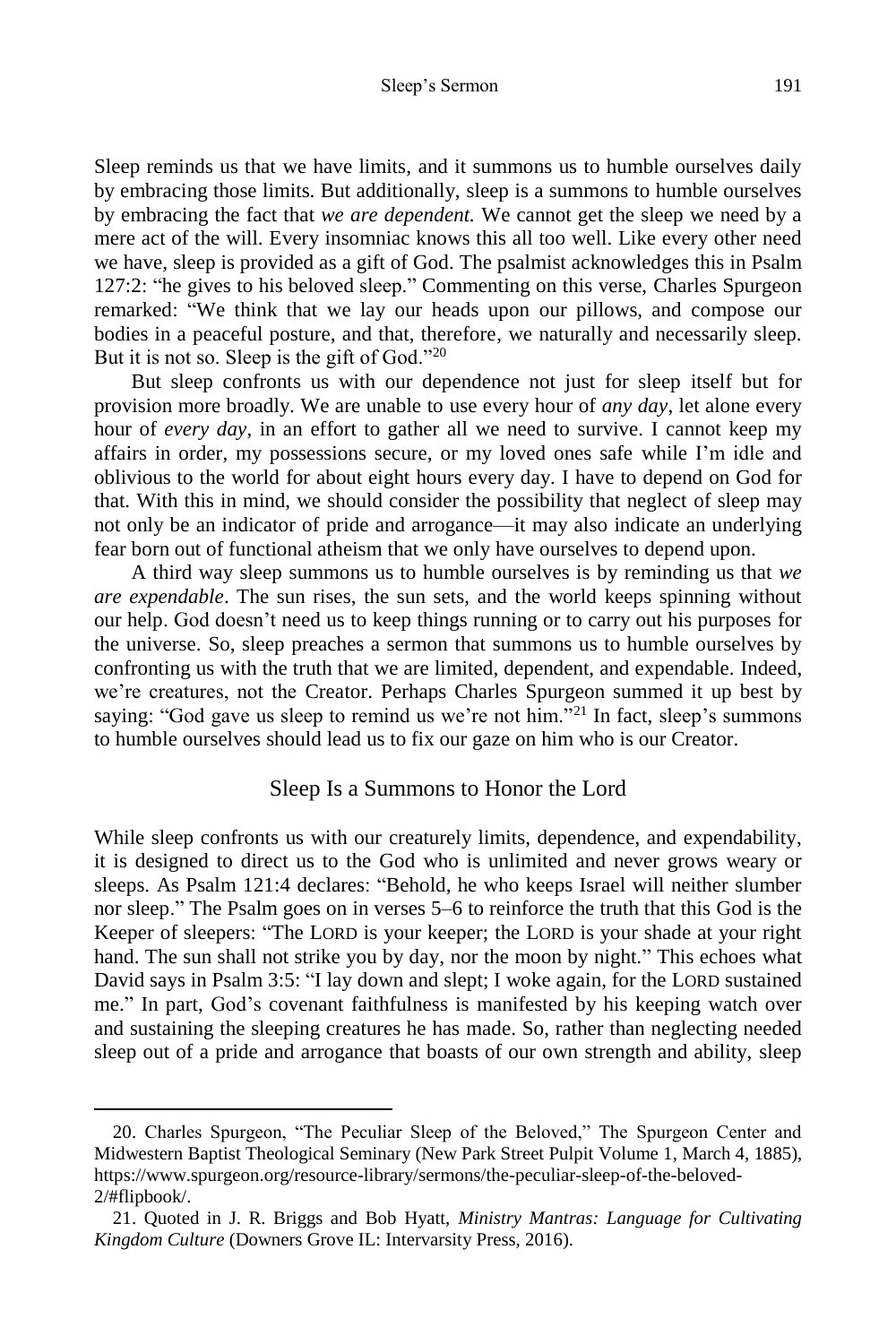summons us to honor the Lord as our *ultimate power* and limitless Creator and keeper.

In addition, instead of neglecting sleep out of fear, sleep summons us to honor the Lord by depending on him as our *ultimate provider*. Because he is not only powerful but loving and merciful, we can trust him to look after our concerns and loved ones while we sleep. He never takes a shift off but watches over us night and day, seven days a week. Honoring the Lord by looking to him as our ultimate provider delivers us from the vanity and anxious toil of trying to supply everything we need by our own hands and enables us to accept his gift of sleep.

Sleep summons us to honor the Lord not only as our ultimate power and provider but also as our *ultimate protector*. David confesses in Psalm 4:8: "In peace I will both lie down and sleep; for you alone, O LORD, make me dwell in safety." Trusting God as his protector who kept him safe is what allowed David—and what allows us—to lie down and sleep "in peace."

Sleep's sermon is telling you that someone other than you is your ultimate caregiver: your power, your provider, your protector. For this reason, our sleep patterns say a great deal about our theology—what we really believe about God and where we're placing our trust. This is why David Murray asserts: "Few things are as theological as sleep. Show me your sleep pattern, and I'll show you your theology."<sup>22</sup> Who do you trust to provide for you and protect you? What—or who enables you to sleep in peace?

We can also ask, on the other hand, what robs us of sleep? What keeps you awake? To be fair, there are times when we won't get as much sleep as we need or as much as we'd like—for example, during seasons of high demand at work or stages of family life that involve caring for infants and toddlers. But we should not accept these periods as the norm. And if we're honest, it's often not necessity that leads to sleep deprivation but our idols. As Murray also notes, what we do instead of sleep the things for which we will routinely sacrifice sleep—can shine a spotlight on our idols.<sup>23</sup> Things such as financial gain, ambition, work reputation, academic success, exercise, entertainment, sports, gaming, and romance are not uncommon reasons why we give up needed sleep. Of course, there's a place for prioritizing some of these things over sleep on occasion. It's worth noting that sleep itself can become an idol if we'll never sacrifice *anything* for it. But when our pursuits lead to chronic sleep deprivation, those pursuits are likely revealing our idols. Do your sleep patterns express your trust in the Lord, or do they reveal the idols of your heart? Are you honoring the Lord as your power, provider, and protector in your sleep? Believing that our God is powerfully in control and trusting him to provide for us and protect us, including when we are at our most vulnerable, is how we honor the Lord in our sleep.

<sup>22.</sup> David Murray, *Reset* (Wheaton, IL: Crossway, 2017), 54.

<sup>23.</sup> Ibid., 55.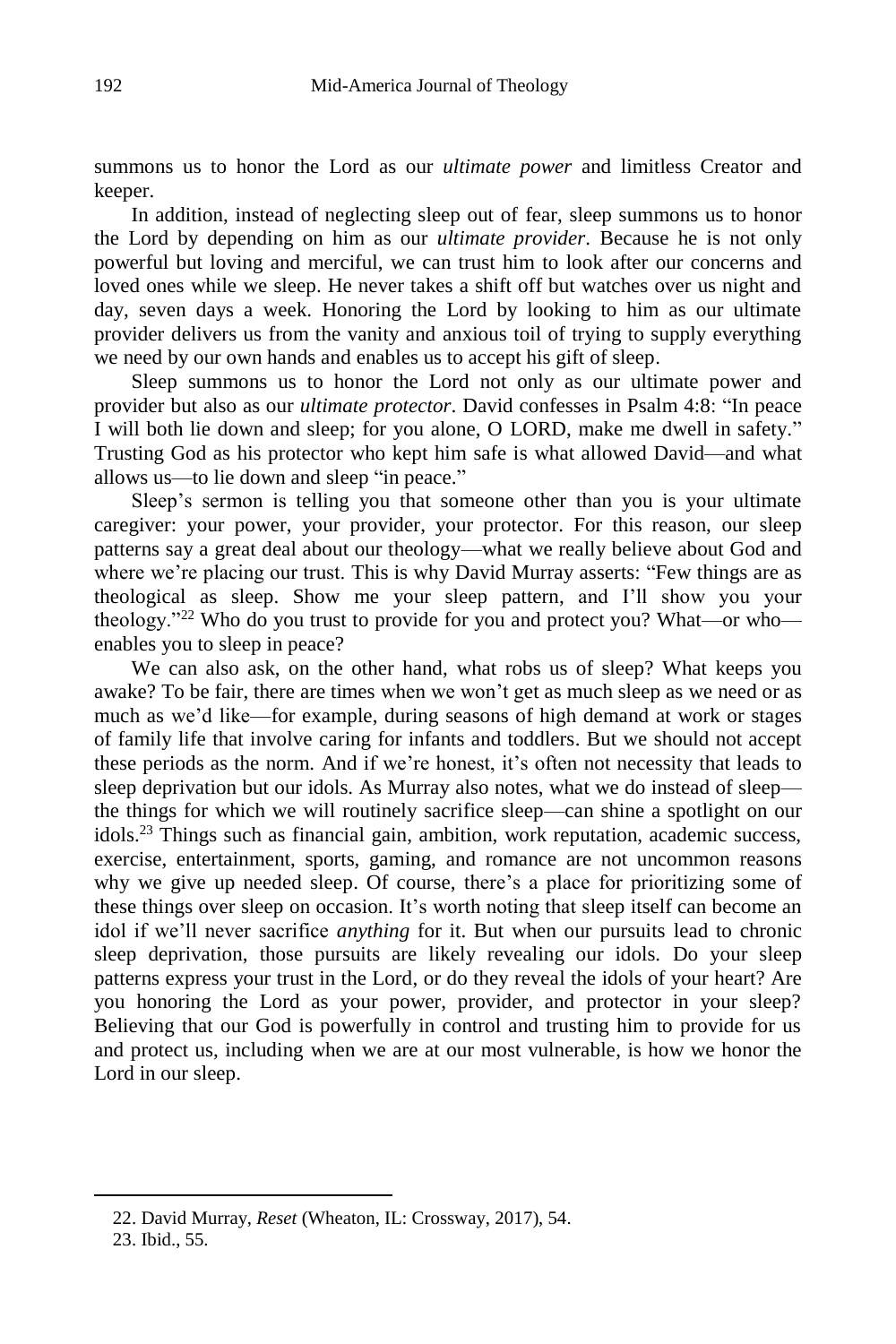## Sleep Is a Summons to Hope in the Gospel

Sleep's sermon is a summons to humble ourselves, to honor the Lord, and finally, to hope in the gospel. How is sleep a summons to hope in the gospel? Consider that the Scriptures often use the language of sleep to refer to death. We see this in Psalm 13:3 where David pleads: "Consider and answer me, O LORD my God; light up my eyes, lest I sleep the sleep of death." In the New Testament, the apostle Paul uses the language of sleep to refer to death (see 1 Cor. 15:6, 18, 20, 51; 1 Thess. 4:13–18). Jesus himself makes this connection between sleep and death in striking ways. Before raising Lazarus from the dead, we hear Jesus say in John 11:11–13: "Our friend Lazarus has fallen asleep, but I go to awaken him." The disciples said to him: "Lord, if he has fallen asleep, he will recover." Now Jesus had spoken of his death, but they thought that he meant taking rest in sleep.

On another occasion, Jesus dismisses mourners present at the death of a 12 year-old girl, saying: "Go away, for the girl is not dead but sleeping." And they laughed at him. But when the crowd had been put outside, he went in and took her by the hand, and the girl arose. And the report of this went through all that district (Matt. 9:24–26). It is apparent that the girl had, in fact, died, and Jesus performed a miracle by raising her from the dead. Otherwise, this is hardly an act worth reporting (or recording) if he had simply been successful in waking her up from a sicknessinduced nap.

But we should not miss the important implications these passages have for how we think about sleep. Unless we're ready to accept that Jesus simply lied about the true condition of these dead people—an unacceptable conclusion for those committed to upholding the sinlessness of Jesus and its implications for our redemption—we must infer that there is something deeply analogous between sleep and death which renders his language entirely appropriate rather than false and deceptive.

Even from our perspective, we readily sense something analogous: dead people can often appear as if they're asleep. But our Lord's use of language connecting sleep and death likely goes beyond the mere similarity of outward appearance. Perhaps the analogy most in view for the one who is the Resurrection and the Life is that death, like sleep, is not final. Just as our bodies awaken from sleep, so our bodies will awaken from death at the resurrection.<sup>24</sup> This biblical association is part of sleep's sermon: the mystery of sleep helps us trust God in the mystery of death an ethereal realm from which we awaken to renewed life as a gift of God's grace and goodness.<sup>25</sup> There is hope beyond the grave. Again, remember David's words in

<sup>24.</sup> Notice how the sleep language in John 11, 1 Corinthians 15, and 1Thessalonians 4 is in the context of passages particularly concerned with the doctrine of bodily resurrection.

<sup>25.</sup> This is not to suggest, as some have, that physical death is followed by a period of sleep-like, unconscious existence until the resurrection of the dead when Christ returns, a teaching known as soul sleep. Passages such as Luke 16: 19–25, Philippians1:21–23, 2 Corinthians 5:8, and Revelation 6:9–11 paint a clear picture of conscious awareness in a state of provisional blessedness between death and the resurrection of the body. For a refutation of